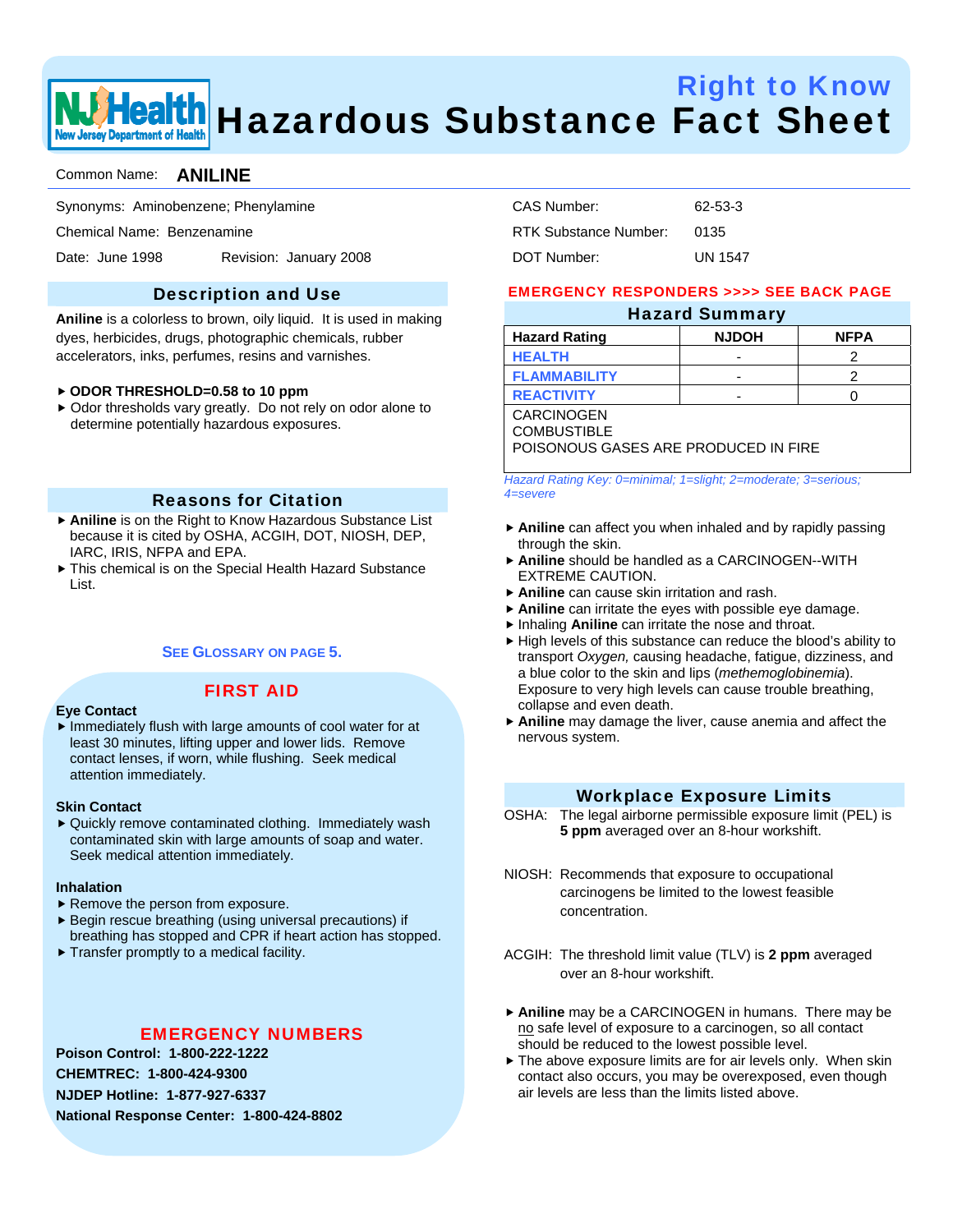- Read the product manufacturer's Material Safety Data Sheet (MSDS) and the label to determine product ingredients and important safety and health information about the product mixture.
- $\blacktriangleright$  For each individual hazardous ingredient, read the New Jersey Department of Health Hazardous Substance Fact Sheet, available on the RTK website (www.nj.gov/health/eoh/rtkweb) or in your facility's RTK Central File or Hazard Communication Standard file.
- $\blacktriangleright$  You have a right to this information under the New Jersey Worker and Community Right to Know Act, the Public Employees Occupational Safety and Health (PEOSH) Act if you are a public worker in New Jersey, and under the federal Occupational Safety and Health Act (OSHA) if you are a private worker.
- ▶ The New Jersey Right to Know Act requires most employers to label chemicals in the workplace and requires public employers to provide their employees with information concerning chemical hazards and controls. The federal OSHA Hazard Communication Standard (29 CFR 1910.1200) requires private employers to provide similar information and training to their employees.

This Fact Sheet is a summary of available information regarding the health hazards that may result from exposure. Duration of exposure, concentration of the substance and other factors will affect your susceptibility to any of the potential effects described below.

# Health Hazard Information

#### **Acute Health Effects**

The following acute (short-term) health effects may occur immediately or shortly after exposure to **Aniline**:

- **Aniline** can cause skin irritation and rash.
- **Aniline** can irritate the eyes with possible eye damage.
- **F** Inhaling Aniline can irritate the nose and throat causing coughing and wheezing.
- $\blacktriangleright$  High levels of this substance can reduce the blood's ability to transport *Oxygen,* causing headache, fatigue, dizziness, and a blue color to the skin and lips (*methemoglobinemia*). Exposure to very high levels can cause trouble breathing, collapse and even death.

# **Chronic Health Effects**

The following chronic (long-term) health effects can occur at some time after exposure to **Aniline** and can last for months or years:

# *Cancer Hazard*

- **Aniline** may be a CARCINOGEN in humans since it has been shown to cause spleen cancer in animals.
- $\blacktriangleright$  Many scientists believe there is no safe level of exposure to a carcinogen.

# *Reproductive Hazard*

- **Aniline** may damage the developing fetus.
- $\blacktriangleright$  There is limited evidence that women employed in the **Aniline** dye industry have a higher incidence of reproductive cycle disorders and abortion.

### *Other Effects*

- $\blacktriangleright$  High exposure may damage the liver.
- **Aniline** may cause anemia.
- $\blacktriangleright$  Exposure may affect the nervous system causing irritability, fatigue, drowsiness, convulsions (fits), disturbance of speech, upset stomach, muscle pain and unconsciousness.

# Medical

# **Medical Testing**

For frequent or potentially high exposure (half the TLV or greater, or significant skin contact) the following are recommended before beginning work and at regular times after that:

- $\blacktriangleright$  Liver function tests
- ▶ Complete blood count

If symptoms develop or overexposure is suspected, the following are recommended:

- $\blacktriangleright$  Blood methemoglobin level
- $\blacktriangleright$  Exam of the nervous system

Any evaluation should include a careful history of past and present symptoms with an exam. Medical tests that look for damage already done are not a substitute for controlling exposure.

Request copies of your medical testing. You have a legal right to this information under the OSHA Access to Employee Exposure and Medical Records Standard (29 CFR 1910.1020).

# **Mixed Exposures**

 $\blacktriangleright$  Because more than light alcohol consumption can cause liver damage, drinking alcohol may increase the liver damage caused by **Aniline**.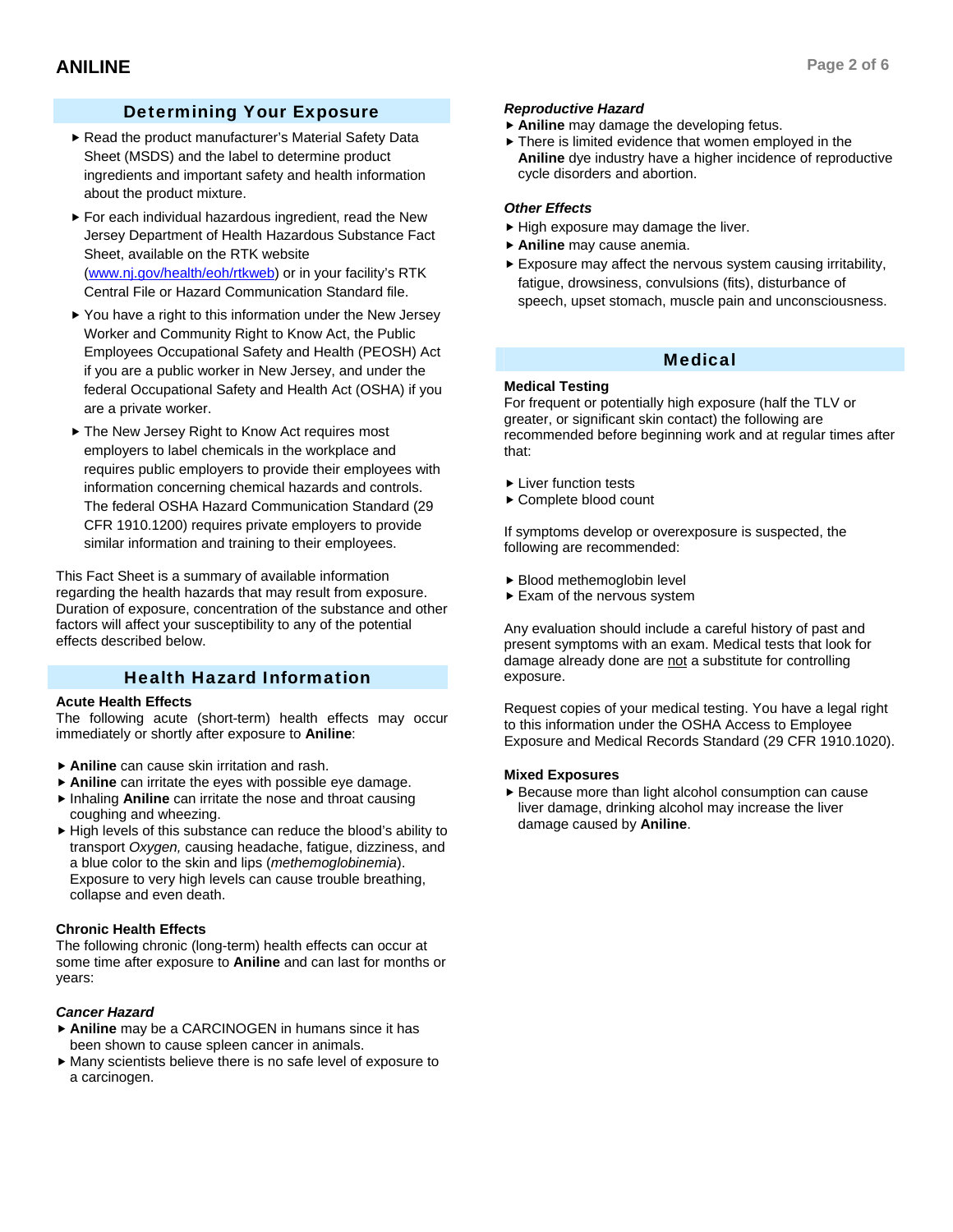# Workplace Controls and Practices

Very toxic chemicals, or those that are reproductive hazards or sensitizers, require expert advice on control measures if a less toxic chemical cannot be substituted. Control measures include: (1) enclosing chemical processes for severely irritating and corrosive chemicals, (2) using local exhaust ventilation for chemicals that may be harmful with a single exposure, and (3) using general ventilation to control exposures to skin and eye irritants. For further information on workplace controls, consult the NIOSH document on Control Banding at www.cdc.gov/niosh/topics/ctrlbanding/.

The following work practices are also recommended:

- $\blacktriangleright$  Label process containers.
- $\blacktriangleright$  Provide employees with hazard information and training.
- $\blacktriangleright$  Monitor airborne chemical concentrations.
- $\blacktriangleright$  Use engineering controls if concentrations exceed recommended exposure levels.
- $\blacktriangleright$  Provide eye wash fountains and emergency showers.
- $\blacktriangleright$  Wash or shower if skin comes in contact with a hazardous material.
- $\blacktriangleright$  Always wash at the end of the workshift.
- $\triangleright$  Change into clean clothing if clothing becomes contaminated.
- $\triangleright$  Do not take contaminated clothing home.
- $\triangleright$  Get special training to wash contaminated clothing.
- $\triangleright$  Do not eat, smoke, or drink in areas where chemicals are being handled, processed or stored.
- $\blacktriangleright$  Wash hands carefully before eating, smoking, drinking, applying cosmetics or using the toilet.

# Personal Protective Equipment

The OSHA Personal Protective Equipment Standard (29 CFR 1910.132) requires employers to determine the appropriate personal protective equipment for each hazard and to train employees on how and when to use protective equipment.

The following recommendations are only guidelines and may not apply to every situation.

#### **Gloves and Clothing**

- ▶ Avoid skin contact with **Aniline**. Wear personal protective equipment made from material which can not be permeated or degraded by this substance. Safety equipment suppliers and manufacturers can provide recommendations on the most protective glove and clothing material for your operation.
- f Safety equipment manufacturers recommend *Butyl*, *Silver Shield®/4H®* and *Viton* for gloves and DuPont *Tychem® CPF 2*, *CPF 4*, *BR*, *LV*, *SL*, *TK* and *Responder®*; Kappler *Zytron® 200*; and Saint-Gobain *ONESuit®TEC* or equivalent as protective materials for clothing.
- $\blacktriangleright$  All protective clothing (suits, gloves, footwear, headgear) should be clean, available each day, and put on before work.

#### **Eye Protection**

- $\blacktriangleright$  Wear indirect-vent, impact and splash resistant goggles when working with liquids.
- $\blacktriangleright$  Wear a face shield along with goggles when working with corrosive, highly irritating or toxic substances.
- $\triangleright$  Do not wear contact lenses when working with this substance.

#### **Respiratory Protection**

*Improper use of respirators is dangerous.* Respirators should only be used if the employer has a written program that takes into account workplace conditions, requirements for worker training, respirator fit testing, and medical exams, as described in the OSHA Respiratory Protection Standard (29 CFR 1910.134).

- ▶ Where the potential exists for exposure over 2 ppm, use a NIOSH approved full facepiece respirator with an organic vapor cartridge. Increased protection is obtained from full facepiece powered-air purifying respirators.
- $\blacktriangleright$  Leave the area immediately if (1) while wearing a filter or cartridge respirator you can smell, taste, or otherwise detect **Aniline**, (2) while wearing particulate filters abnormal resistance to breathing is experienced, or (3) eye irritation occurs while wearing a full facepiece respirator. Check to make sure the respirator-to-face seal is still good. If it is, replace the filter or cartridge. If the seal is no longer good, you may need a new respirator.
- $\triangleright$  Consider all potential sources of exposure in your workplace. You may need a combination of filters, prefilters or cartridges to protect against different forms of a chemical (such as vapor and mist) or against a mixture of chemicals.
- ▶ Where the potential exists for exposure over 20 ppm, use a NIOSH approved supplied-air respirator with a full facepiece operated in a pressure-demand or other positive-pressure mode. For increased protection use in combination with an auxiliary self-contained breathing apparatus operated in a pressure-demand or other positive-pressure mode.
- Exposure to **100 ppm** is immediately dangerous to life and health. If the possibility of exposure above **100 ppm** exists, use a NIOSH approved self-contained breathing apparatus with a full facepiece operated in a pressure-demand or other positive-pressure mode equipped with an emergency escape air cylinder.

# Fire Hazards

If employees are expected to fight fires, they must be trained and equipped as stated in the OSHA Fire Brigades Standard (29 CFR 1910.156).

- **Aniline** is a COMBUSTIBLE LIQUID.
- $\blacktriangleright$  Use dry chemical, CO<sub>2</sub>, water spray or foam as extinguishing agents.
- **POISONOUS GASES ARE PRODUCED IN FIRE, including** *Nitrogen Oxides*.
- Use water spray to keep fire-exposed containers cool.
- $\blacktriangleright$  Vapor is heavier than air and may travel a distance to cause a fire or explosion far from the source.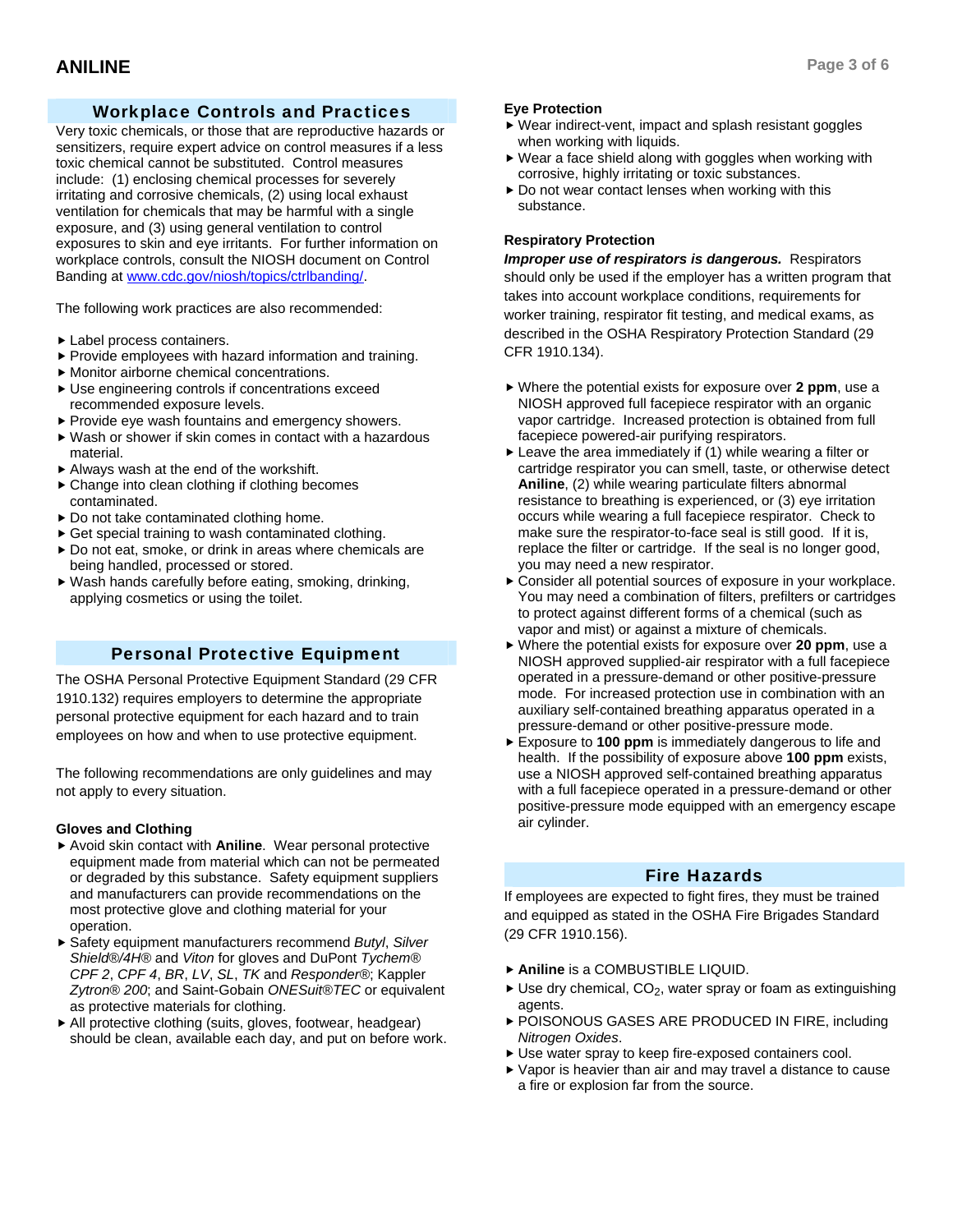# Spills and Emergencies

If employees are required to clean-up spills, they must be properly trained and equipped. The OSHA Hazardous Waste Operations and Emergency Response Standard (29 CFR 1910.120) may apply.

If **Aniline** is spilled or leaked, take the following steps:

- $\blacktriangleright$  Evacuate personnel and secure and control entrance to the area.
- $\blacktriangleright$  Eliminate all ignition sources.
- $\blacktriangleright$  Absorb liquids in vermiculite, dry sand, earth, or a similar material and deposit in sealed containers.
- $\blacktriangleright$  Ventilate and wash area after clean-up is complete.
- $\blacktriangleright$  It may be necessary to contain and dispose of **Aniline** as a HAZARDOUS WASTE. Contact your state Department of Environmental Protection (DEP) or your regional office of the federal Environmental Protection Agency (EPA) for specific recommendations.

# Handling and Storage

Prior to working with **Aniline** you should be trained on its proper handling and storage.

- **Aniline** reacts violently with OXIDIZING AGENTS (such as PERCHLORATES, PEROXIDES, PERMANGANATES, CHLORATES, NITRATES, CHLORINE, BROMINE and FLUORINE) and STRONG ACIDS (such as HYDROCHLORIC, SULFURIC and NITRIC) and may cause fires and explosions.
- **► Aniline** is not compatible with ACETIC ANHYDRIDE: CHLOROSULFONIC ACID; STRONG ACIDS (such as HYDROCHLORIC, SULFURIC and NITRIC); ALKALIES (such as METAL HYDROXIDES and METAL CARBONATES); STRONG BASES (such as SODIUM HYDROXIDE and POTASSIUM HYDROXIDE); and TOLUENE DIISOCYANATES.
- $\triangleright$  Store in tightly closed containers in a cool, well-ventilated area away from AIR, LIGHT and COPPER.
- $\blacktriangleright$  Sources of ignition, such as smoking and open flames, are prohibited where **Aniline** is used, handled, or stored in a manner that could create a potential fire or explosion hazard.
- Store under Methanol to prevent polymerization.
- **Aniline** attacks RUBBER, PLASTIC, and COATINGS.

# Occupational Health Information Resources

The New Jersey Department of Health offers multiple services in occupational health. These services include providing informational resources, educational materials, public presentations, and industrial hygiene and medical investigations and evaluations.

# **For more information, please contact:**

 New Jersey Department of Health Right to Know PO Box 368 Trenton, NJ 08625-0368 Phone: 609-984-2202 Fax: 609-984-7407 E-mail: rtk@doh.state.nj.us Web address: http://www.nj.gov/health/eoh/rtkweb

*The Right to Know Hazardous Substance Fact Sheets are not intended to be copied and sold for commercial purposes.*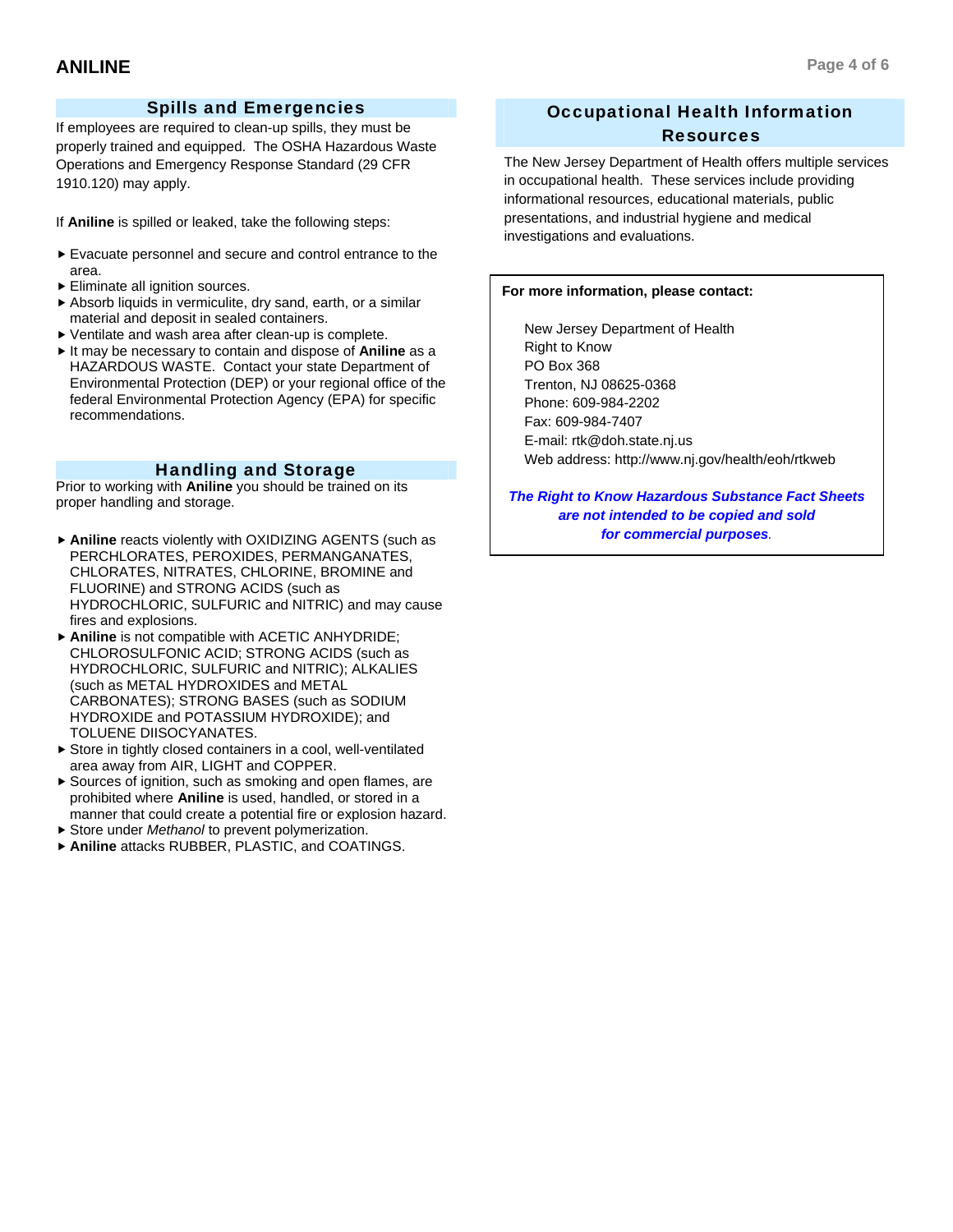# **ANILINE** Page 5 of 6

#### **GLOSSARY**

**ACGIH** is the American Conference of Governmental Industrial Hygienists. They publish guidelines called Threshold Limit Values (TLVs) for exposure to workplace chemicals.

**Acute Exposure Guideline Levels** (AEGLs) are established by the EPA. They describe the risk to humans resulting from once-in-a lifetime, or rare, exposure to airborne chemicals.

**Boiling point** is the temperature at which a substance can change its physical state from a liquid to a gas.

A **carcinogen** is a substance that causes cancer.

The **CAS number** is unique, identifying number, assigned by the Chemical Abstracts Service, to a specific chemical.

**CFR** is the Code of Federal Regulations, which are the regulations of the United States government.

A **combustible** substance is a solid, liquid or gas that will burn.

A **corrosive** substance is a gas, liquid or solid that causes destruction of human skin or severe corrosion of containers.

**DEP** is the New Jersey Department of Environmental Protection.

**DOT** is the Department of Transportation, the federal agency that regulates the transportation of chemicals.

**EPA** is the Environmental Protection Agency, the federal agency responsible for regulating environmental hazards.

**ERG** is the Emergency Response Guidebook. It is a guide for emergency responders for transportation emergencies involving hazardous substances.

**Emergency Response Planning Guideline** (ERPG) values are intended to provide estimates of concentration ranges where one reasonably might anticipate observing adverse effects.

A **fetus** is an unborn human or animal.

A **flammable** substance is a solid, liquid, vapor or gas that will ignite easily and burn rapidly.

The **flash point** is the temperature at which a liquid or solid gives off vapor that can form a flammable mixture with air.

**IARC** is the International Agency for Research on Cancer, a scientific group.

**Ionization Potential** is the amount of energy needed to remove an electron from an atom or molecule. It is measured in electron volts.

**IRIS** is the Integrated Risk Information System database maintained by federal EPA. The database contains information on human health effects that may result from exposure to various chemicals in the environment.

**LEL** or **Lower Explosive Limit**, is the lowest concentration of a combustible substance (gas or vapor) in the air capable of continuing an explosion.

**mg/m3** means milligrams of a chemical in a cubic meter of air. It is a measure of concentration (weight/volume).

A **mutagen** is a substance that causes mutations. A **mutation** is a change in the genetic material in a body cell. Mutations can lead to birth defects, miscarriages, or cancer.

**NFPA** is the National Fire Protection Association. It classifies substances according to their fire and explosion hazard.

**NIOSH** is the National Institute for Occupational Safety and Health. It tests equipment, evaluates and approves respirators, conducts studies of workplace hazards, and proposes standards to OSHA.

**NTP** is the National Toxicology Program which tests chemicals and reviews evidence for cancer.

**OSHA** is the federal Occupational Safety and Health Administration, which adopts and enforces health and safety standards.

**PEOSHA** is the New Jersey Public Employees Occupational Safety and Health Act, which adopts and enforces health and safety standards in public workplaces.

**Permeated** is the movement of chemicals through protective materials.

**PIH** is a DOT designation for chemicals which are Poison Inhalation Hazards.

**ppm** means parts of a substance per million parts of air. It is a measure of concentration by volume in air.

A **reactive** substance is a solid, liquid or gas that releases energy under certain conditions.

**STEL** is a Short Term Exposure Limit which is usually a 15 minute exposure that should not be exceeded at any time during a work day.

A **teratogen** is a substance that causes birth defects by damaging the fetus.

**UEL** or **Upper Explosive Limit** is the highest concentration in air above which there is too much fuel (gas or vapor) to begin a reaction or explosion.

**Vapor Density** is the ratio of the weight of a given volume of one gas to the weight of another (usually *Hydrogen*), at the same temperature and pressure.

The **vapor pressure** is a measure of how readily a liquid or a solid mixes with air at its surface. A higher vapor pressure indicates a higher concentration of the substance in air and therefore increases the likelihood of breathing it in.